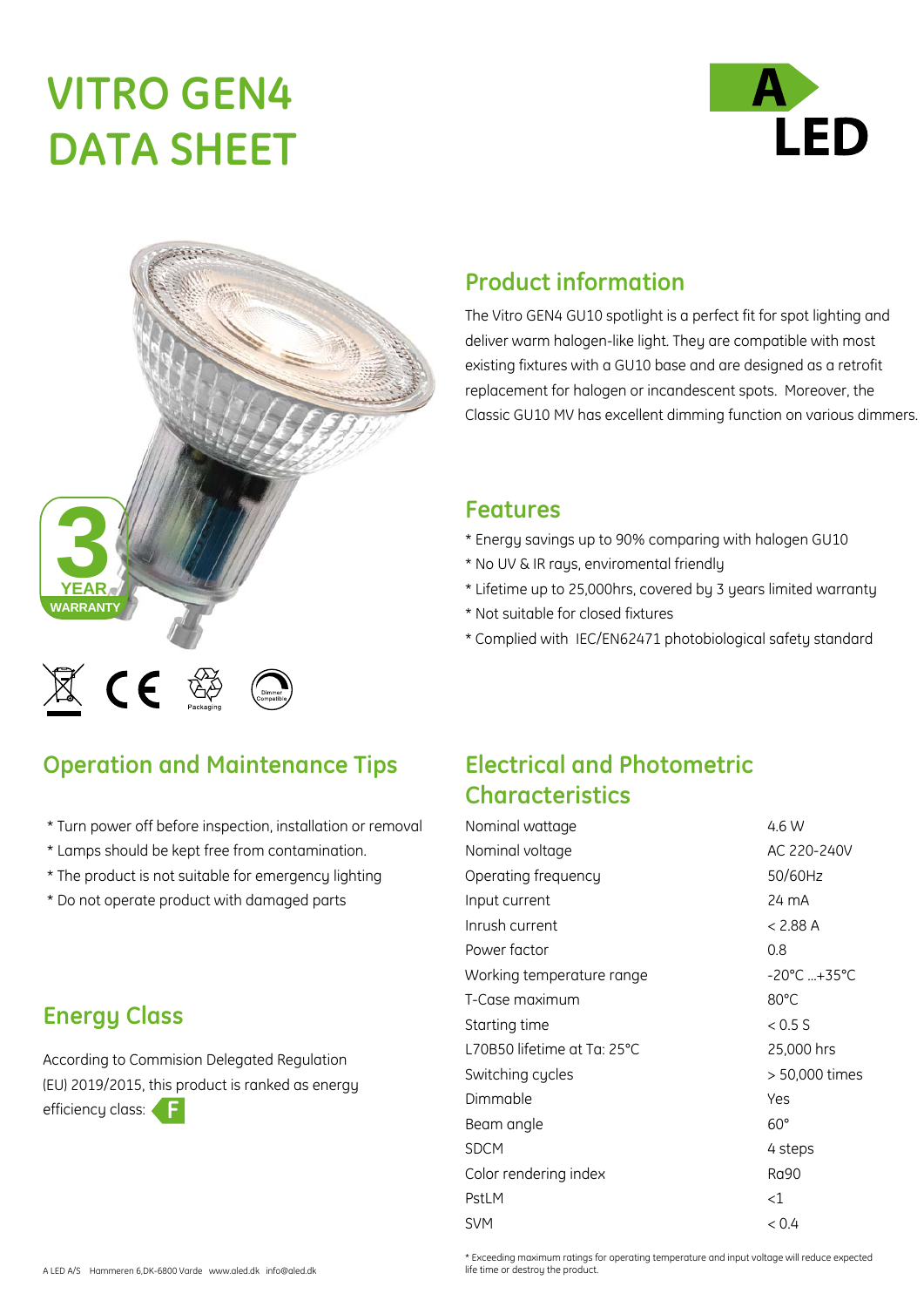## **Specifications**

| <b>EAN 13</b><br>Code | Input<br>Wattage* | Input<br>Volage | Input<br>Current | CCT*   | Total<br>Flux * | 90° Cone<br>Flux * | CRI*  | <b>Beam</b><br>angle* | Light<br>Intensity | <b>Dimmable</b> |
|-----------------------|-------------------|-----------------|------------------|--------|-----------------|--------------------|-------|-----------------------|--------------------|-----------------|
| Vitro GEN4 4.6W RA90  |                   |                 |                  |        |                 |                    |       |                       |                    |                 |
| 5703440671001         | 4.6 W             | 220-240 Vac     | 24 mA            | 2700 K | 420 lm          | 360 lm             | Ra 90 | $60^{\circ}$          | 460 cd             | Yes             |
| 5703440672008         | 4.6 W             | 220-240 Vac     | 24 mA            | 3000 K | 430 lm          | 370 lm             | Ra 90 | $60^{\circ}$          | 460 cd             | Yes             |

\* Due to the special conditions of the manufacturing processes of LED, the typical data of technical parameters can only relfect statistical figures and do not necessarily correspond to the actual parameters<br>of each single

## **Maximum loading of automatic circuit breakers**

| Breaker type    | C10       | -- | C16          | C20 | <b>B10</b> | <b>B13</b> | <b>B16</b> | <b>B20</b> | Inrush<br>current | Inrush<br>time |
|-----------------|-----------|----|--------------|-----|------------|------------|------------|------------|-------------------|----------------|
| Vitro GEN4 4.6W | ٦Q<br>- - | ັ  | $\sim$<br>ັບ | 78  | 26         | 34         | 4c         | 52         | Imax 2.88A        | 1320us         |

#### **Dimension Diagram**

| Item       | Diameter        | Max Height        |
|------------|-----------------|-------------------|
| Vitro GEN4 | $50 \text{ mm}$ | $52 \, \text{mm}$ |



## **Spectrum Distribution**



Warm white - 3000K